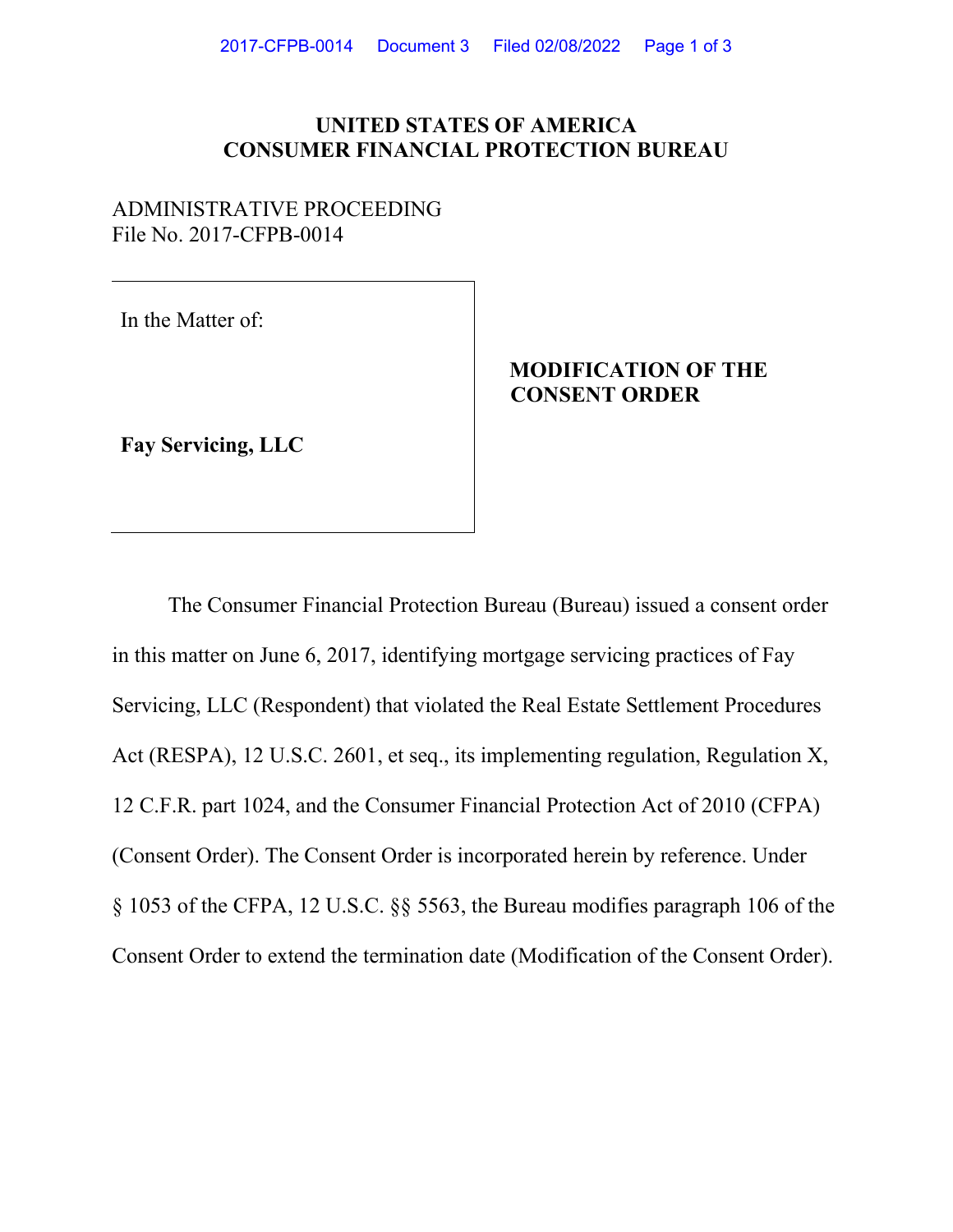### **I.**

# **Jurisdiction**

1. The Bureau has jurisdiction over this matter under §§ 1053 and 1055 of the CFPA, 12 U.S.C. §§ 5563, 5565.

## **II.**

### **Stipulation**

2. Respondent has executed a "Stipulation and Consent to the Issuance of the Modification of Consent Order," dated January 28, 2022 (Stipulation), which is incorporated by reference and is accepted by the Bureau. By this Stipulation, Respondent has consented to the issuance of this Modification of Consent Order by the Bureau under § 1053 of the CFPA, 12 U.S.C. § 5563. Respondent admits the facts necessary to establish the Bureau's jurisdiction over Respondent and the subject matter of this action.

### **III.**

#### **Administrative Provision**

3. Paragraph 106 of the Consent Order is modified to read: This Consent Order will terminate on June 6, 2023, unless the Bureau initiates an action before that date alleging any violation of the Consent Order by Respondent, then the Consent Order will expire 5 years from